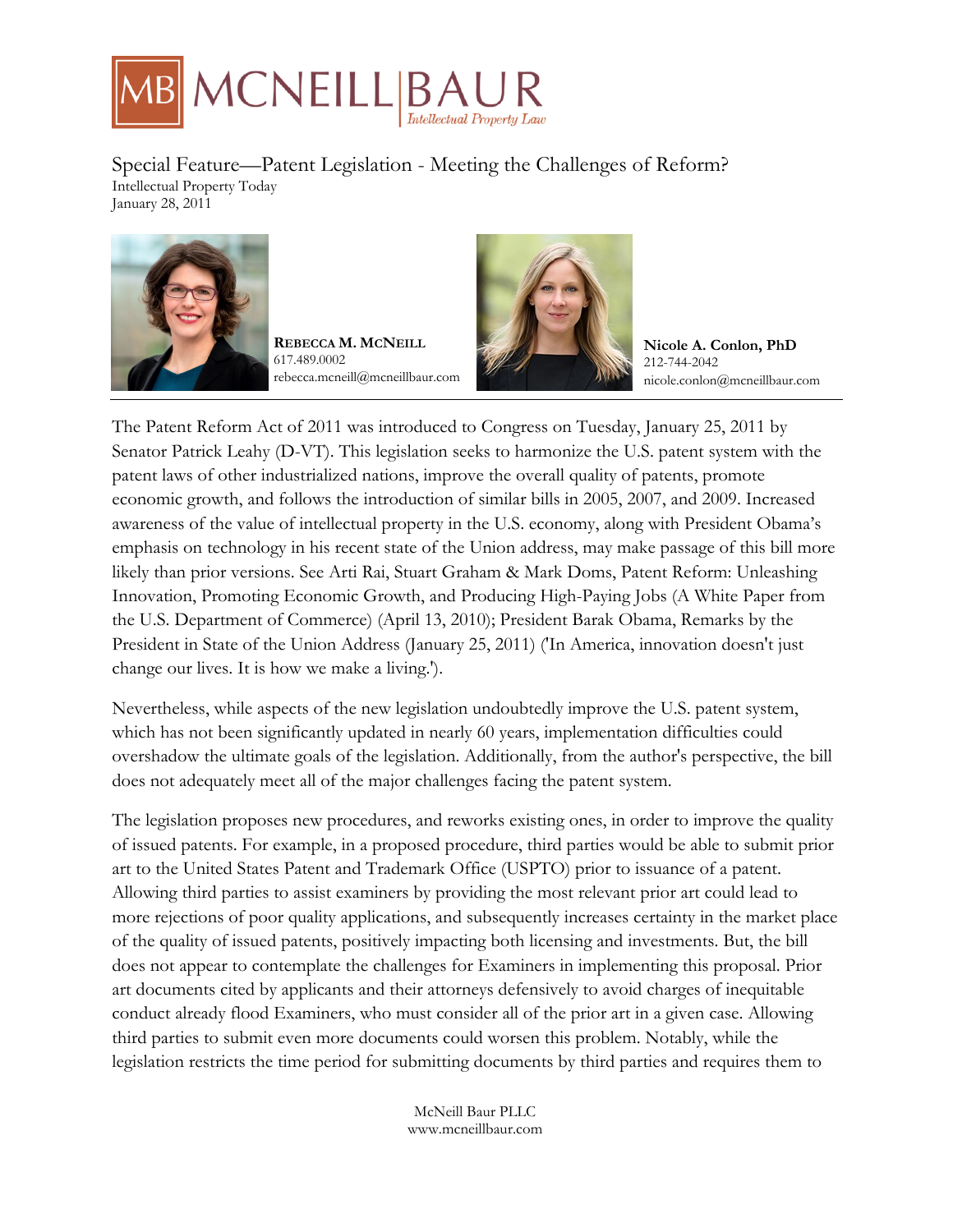provide a concise statement of their relevance, it does not provide a limit to the number of prior art references that may be submitted by third parties. If third parties submit large numbers of documents, it could potentially delay the prosecution of any given application and collectively lead to further backlogs in the patent examination system. While we support the submission of documents by third parties, we also suggest limiting the number of documents a third party could submit to a reasonable number, such as five or ten documents.

In another new procedure, a third party would be able to file for post-grant review of a recentlyissued patent on any ground of invalidity. In theory, this procedure could quickly remove weak patents that cloud the market place and create uncertainty for innovators, thus opening up new areas for economic growth. Remaining tested patents could also stimulate the economy, increasing market value of innovating companies. The Patent Reform Act of 2011 limits filing for post-grant review to within 9 months of the patent's issuance, which is the same as the opposition period in the European Patent Office (EPO). The legislation also provides a threshold that the Director may not authorize post-grant review unless the information, if not rebutted, would more likely than not render at least one challenged claim unpatentable.

The new legislation attempts to integrate post-grant and inter partes review by only allowing filing for post-grant review within nine months of the issuance of the patent and inter partes review after the later of the end of the nine month period or the termination of a post-grant review proceeding. The legislation also encourages earlier challenges by allowing broader grounds in a post-grant review proceeding, while limiting the grounds for challenging the validity of a patent in an inter partes review to novelty and obviousness based only on patents or printed publications. Earlier challenges would increase confidence in the patent system.

While we support post-grant and inter partes review, we also have concerns regarding implementation. Post-grant review would be conducted by at least three members of the Patent Trial and Appeal Board, which would be created under this legislation and would be composed of the Director, the Deputy Director, the Commissioner for Patents, the Commissioner for Trademarks, and the administrative patent judges (APJs). Currently, the APJs sitting on the Board of Patent Appeals and Interferences have a significant backlog of cases. According to the USPTO Patent Dashboard (http://www.uspto.gov/dashboards/patents/main.dashxml), pendency to a Board decision has steadily increased from 67.3 months in October 2008 to 77.9. This represents a delay of almost three years over pendency of an application that is not appealed to the Board (current traditional total pendency including RCEs is 42 months). The USPTO and the APJs would face a significantly increased workload by inviting post-grant review. The USPTO and the APJs would need to employ creative staffing and training programs in order to meet the increased workload without compromising timeliness or the quality of the review. The same concerns apply to moving inter partes review from the reexamination group to the APJs, further adding to their workload.

While legislation does contemplate a graduated implementation of both post-grant and inter partes review procedures for the first four years following the effective date of the legislation, even a limited number of cases could cause further delay. Looking at the mounting delays at the Board of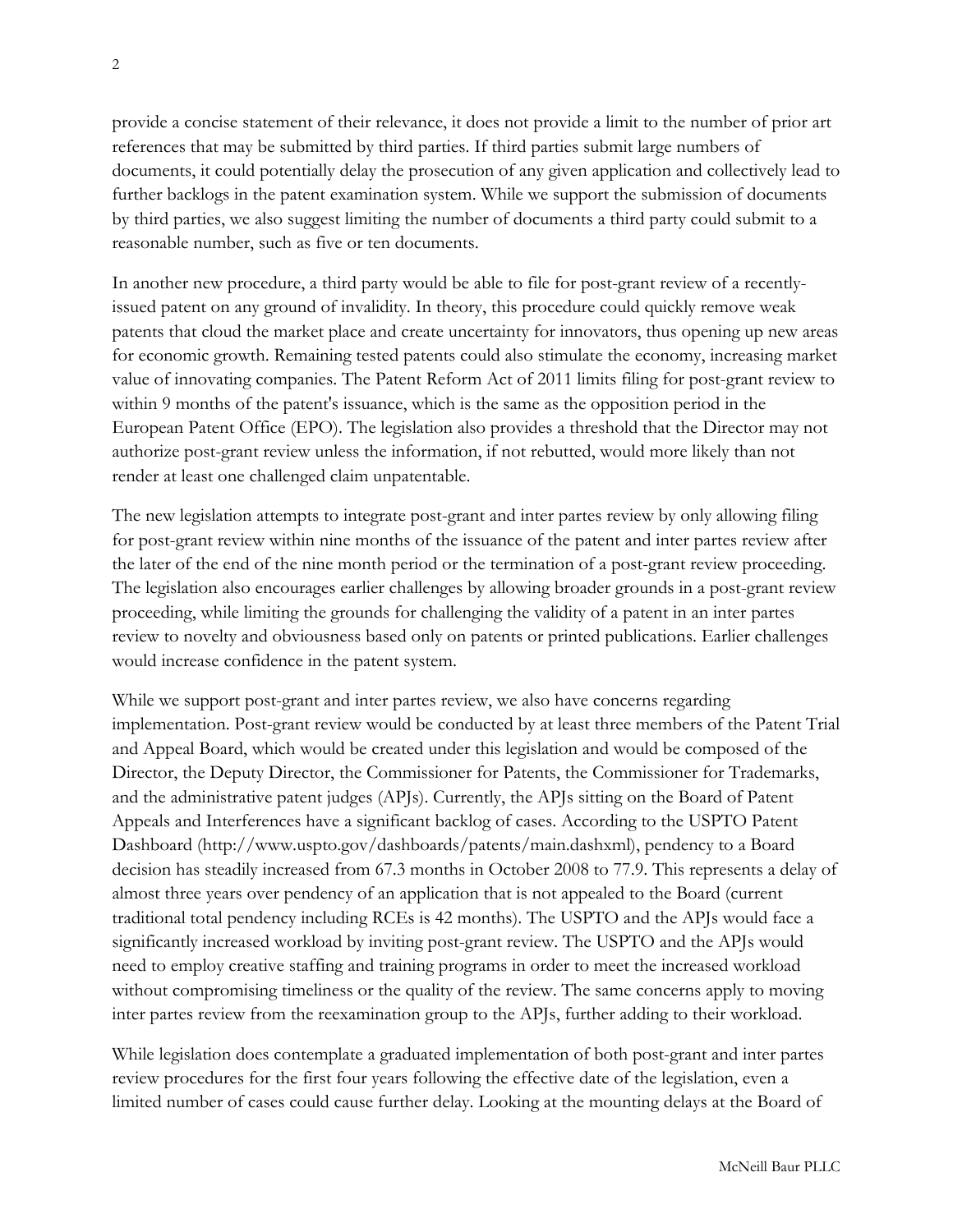Patent Appeals and interferences since 2008 does not reassure us that even very gradual implementation will solve this potential problem. And, taking only a handful of cases would not measurably impact patent quality or provide a useful alternative to more expensive litigation for the patent community as a whole.

Additionally, we feel that the current legislation does not go far enough in addressing inequitable conduct and USPTO funding. Under the current proposal, the USPTO would be allowed to set its own fees. While some commentators are concerned about a potential rise in USPTO fees, this proposal does have some advantages. Currently USPTO fees are not synchronized with USPTO costs. A significant portion of fees paid occur after issuance of the patent and are paid as maintenance fees, yet most of the PTO's expenses are accrued before a patent is issued, i.e., during the processing, searching, and examining of applications. Therefore, if an application is abandoned during pendency or if some maintenance fees are not paid and the patent lapses, a USPTO user leaves a share of their expenses for other USPTO users who pay all of the fees due through the final maintenance fee. While increasing the initial cost of a patent discourages filing, which could lead to fewer filings, but stronger patents, it could also hurt smaller innovator companies, even though their fees might be proportionally lower under small entity and the newly-proposed micro entity rates. Additionally, providing the USPTO with fee setting authority will allow the USPTO to more aggressively manage applicant behavior, such as to further discourage the use of RCEs and promote compact prosecution with a smaller claim set. Many applicants, attorneys, and industry groups would likely object to behavior management attempts through revised fee structure.

The proposed legislation, however, fails to address the most significant fee issue—namely the diversion of USPTO applicant fees to other sectors of the government. On May 5, 2010, Director Kappos testified before the House Judiciary Committee that between \$146 million to \$232 million in applicant fees could be diverted away from the USPTO to fund other government projects. See United States Patent and Trademark Office: Hearing Before the Comm. on the Judiciary H.R., 111th Cong. 111-135 (2010) (statement of David Kappos, Director of USPTO). In order to ensure robust patent reform, the legislation should be revised to end the problem of fee diversion and many commentators have vocally criticized fee diversion.

Finally, in our opinion, the legislation fails in its attempt to address the looming problem of potential inequitable conduct charges facing patentees. Accused infringers raise inequitable conduct charges in a significant number of patent infringement litigations, harassing patentees and their prosecuting attorneys. See C. Mammen, Controlling the "Plague": Reforming The Doctrine of Inequitable Conduct, 24 Berkeley Tech. L.J. 1329, 1358 (2009) (inequitable conduct was pled in approximately 40 percent of all patent cases brought in district court). The legislation proposes a new procedure for supplemental examination, which a patent holder may request in order to have the USPTO consider, reconsider, or correct information believed to be relevant to the patent. This provides patentees an opportunity to demonstrate that prior art, for example, inadvertently not submitted during examination, may not meet the materiality standard for inequitable conduct, and could potentially cure that omission. It could also provide patentees a venue to correct a mistake in the example